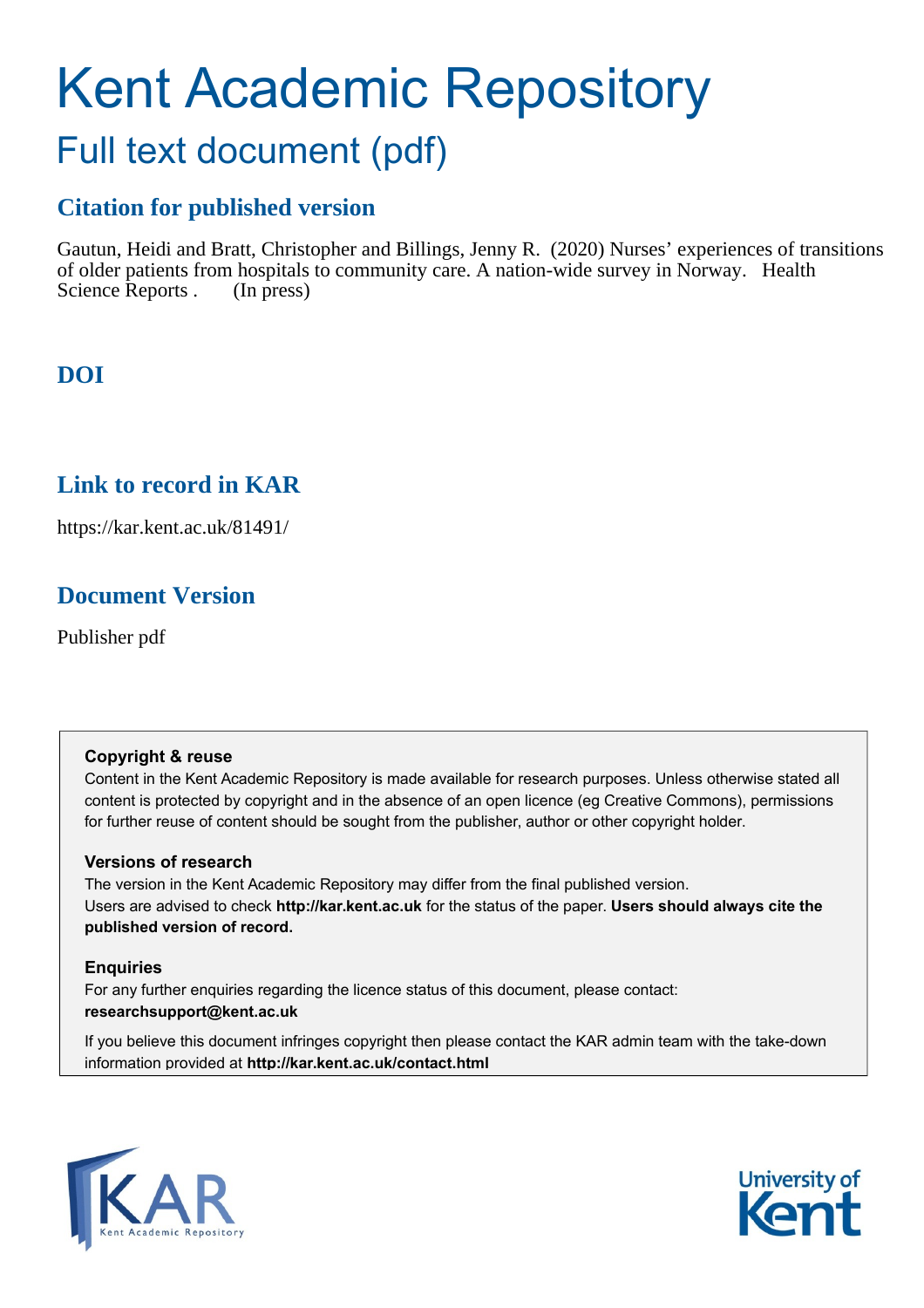DOI: 10.1002/hsr2.174

# RESEARCH ARTICLE

Health Science Reports

**WILEY** 

# Nurses' experiences of transitions of older patients from hospitals to community care. A nation-wide survey in Norway

Heidi Gautun<sup>1</sup>  $\bullet$  | Christopher Bratt<sup>2,3</sup> | Jenny Billings<sup>4</sup>  $\bullet$ 

1 Norwegian Social Research (NOVA), Oslo Metropolitan University, Oslo, Norway

2 School of Psychology – Keynes College, University of Kent, Canterbury, UK

3 Department of Psychology, Inland School of Business and Social Sciences, Inland Norway University of Applied Sciences – Lillehammer Campus, Lillehammer, Norway

4 Integrated Care Research Unit, Centre for Health Service Studies, University of Kent, Canterbury, UK

#### Correspondence

Heidi Gautun, Norwegian Social Research (NOVA), Oslo Metropolitan University, Postboks 4 St. Olavs Plass, 0130 Oslo, Norway.

Email: [heidi.gautun@oslomet.no](mailto:heidi.gautun@oslomet.no)

#### Funding information

Research Council of Norway (RCN, project no. 256644)

#### Abstract

Background and Aims: Moving older patients from hospitals to community services is a critical phase of integrated care. Yet, large-scale research on the quality of these transitions has been missing. Consequently, it has been difficult to assess to what extent and how patient transitions need to be improved. The purpose of this research was to gather the perspective of nurses involved in the transition of older patients (defined as patients 65 years or older) in Norway.

Methods: Data were collected in 2017 among Norwegian nurses with two nationwide web-based surveys, one among nurses working at in-patient wards in acute hospitals, and another among nurses in home nursing and nursing homes in the community. We sent emails to all nurses who were members of the Norwegian Nurses Organisation (NSS), where most Norwegian nurses are organised. The email included a recommendation by the NSS. Instructions in the email and the online questionnaire ensured that only nurses involved in the transition of older patients participated. The online questionnaire assessed nurses' evaluations of the quality of patient transitions and information exchange between the services involved in patient transitions.

Results: 4312 nurses working in community care services and 2421 nurses at inpatient wards at hospitals responded. Both groups were predominantly female (94%), and nearly 90% of Norway's 428 municipalities were included in the study. Compared to hospital nurses, the nurses working in community care experienced lower quality of patient transitions and were less satisfied with the information exchange on patients' condition and needs. Further, when comparing groups of community nurses, we found that nurses in home nursing were more dissatisfied with the quality of transitions and information exchange than nurses in nursing homes.

Conclusion: We conclude that hospital nurses should have more face-to-face or telephone contact with community nurses, and specifically with home nurses. Further, we suggest promoting a mutual understanding of the older patients' pathway from one service to the other, and to improve co-ordination across the services. We suggest that one means to achieve such improvements is to use multi-disciplinary

[Correction added on 12 August 2020, after first online publication: Abstract has been updated and the apostrophe at the end of the title has been removed.]

This is an open access article under the terms of the [Creative Commons Attribution](http://creativecommons.org/licenses/by/4.0/) License, which permits use, distribution and reproduction in any medium, provided the original work is properly cited.

© 2020 The Authors. Health Science Reports published by Wiley Periodicals LLC.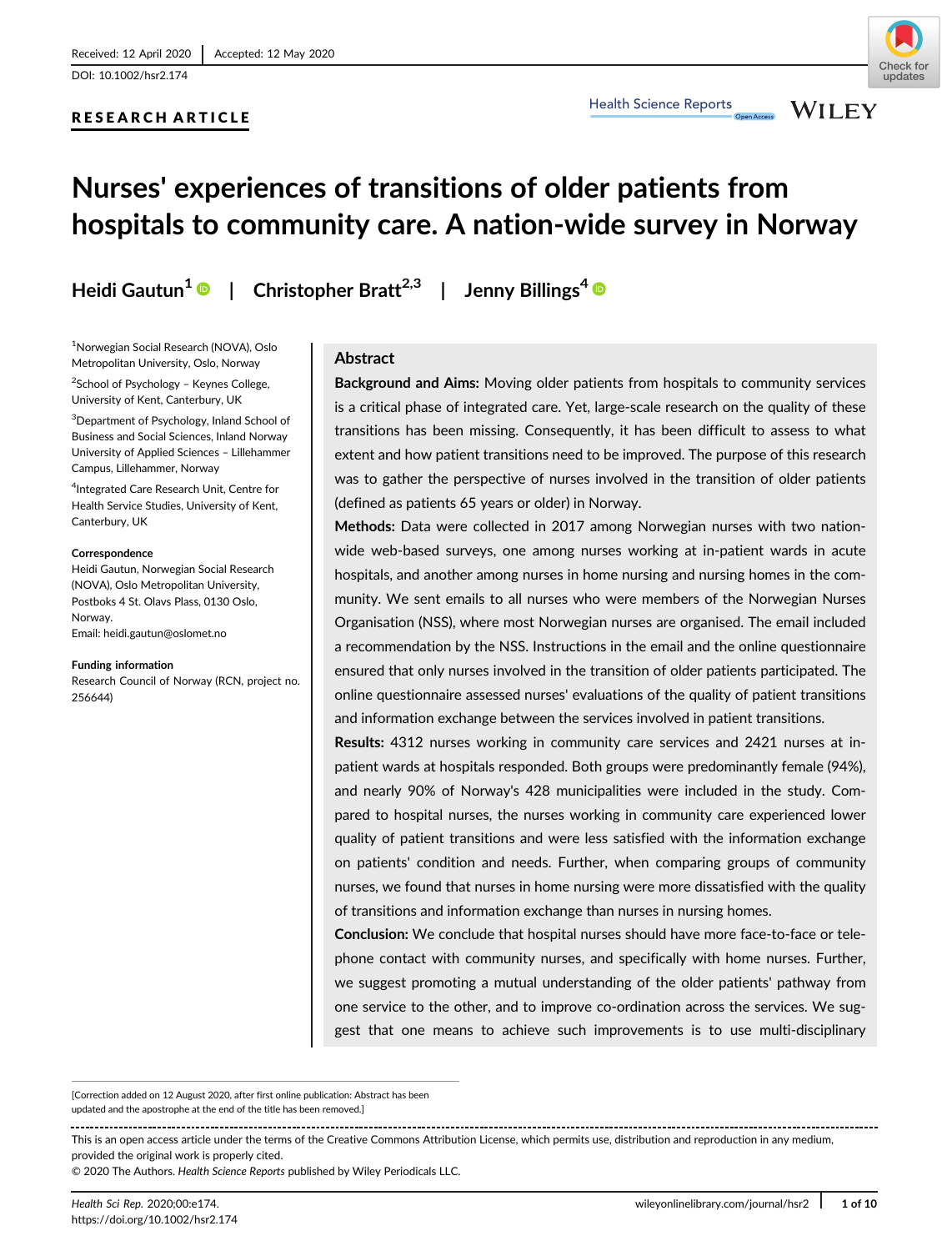discharge teams, while another is to develop case management or care navigator roles specific to the discharge process.

KEYWORDS

community care, hospitals, integrated care, older patients, quality of transition

The burden of disease is shifting away from older people suffering from acute illness towards those with long-term conditions and multiple co-morbidities $1-3$  with increasing numbers of older people needing both treatment in hospital and care in the community.<sup>4,5</sup> Policy makers are searching for means to improve collaboration and coordination between hospitals and community services.<sup>6-8</sup>

Many qualitative studies have looked into patient transitions from hospitals to community services, but large-scale studies with quantitative data are missing. In the present research, we address this shortcoming in research on integrated care.

# 1 | EARLIER RESEARCH ON INTEGRATED CARE FOR OLDER PATIENTS

Many integrated care initiatives have focused on transitions of care between acute hospital and community services.<sup>9</sup> However, despite international concern for ensuring safe and high-quality transitions for an increasing number of older people, a scoping review shows that health personnel report significant collaboration problems around patient discharge.<sup>10</sup> These problems include incomplete exchange of information between healthcare providers and greater challenges in managing and coordinating care delivery to ensure optimal outcomes.<sup>11,12</sup> Older people in need of care still experience poor quality transitions from hospital to community care, increasing the risk for needs at home not being met and subsequent early readmission to hospital, or unwanted permanent placement in residential care.<sup>13,14</sup>

While there is evidence from qualitative research of transitional difficulties facing professionals who provide care, tests with large datasets using suitable statistical methods is needed to generate evidence-based recommendations for practice. Using large-scale data collected in the Norwegian research project "A cross-sectoral approach to high quality health care transitions for older people, 2016-2021" (CROSSCARE-OLD), the aim of this paper is to investigate how Norwegian nurses working within hospital and community care services experience the quality of transitions of older people from acute hospital to community care, and to suggest measures to improve these transitions.

# 2 | THE NORWEGIAN EXAMPLE

Alongside other countries, Norway employs integrated care to handle the increasing number of older people in need of both specialist treatment and care in the community.<sup>15</sup> The Norwegian welfare state is responsible for providing health care and social care services to the entire population, and almost all Norwegian services are public. Therefore, specialist health care, including hospitals, is the responsibility of the central government. Primary care is decentralized to the municipalities, with each municipality obliged to fund and provide primary health as well as long-term care to its inhabitants.<sup>13</sup> To improve collaboration and exchange of information between services, Norwegian health authorities have introduced written agreements between administrations at hospitals and municipalities as well and electronic messages in patients' electronic patient records.16

Compared with most other European countries, Norway, and the other Nordic countries offer more home-care services to older people,<sup>8</sup> and have more residential long-term facilities for older people. In 2017, 32% of the Norwegian people 80 years or older received home-care services, $17$  and 13% of the population 80 years or older had a long-term stay in a nursing home.<sup>18</sup>

## 3 | INTEGRATED CARE

The quality of patient transitions from one service to another depends on the services being able to maintain integrated care. There are several definitions of integrated care, we use Kodner & Kyriacou's<sup>7</sup> definition as it being a"… set of techniques and organisational models designed to create connectivity, alignment and co-ordination within and between the cure and care sectors at the funding, administrative and/or provider levels…. for patients with complex problems." Their definition reflects the complexity of implementing integrated care-especially for older people. It also indicates the many transition points that initiatives must address for successful co-ordination.

When describing how patient transitions are handled between hospitals and community services, we use the term "transition." Transition refers to the process of change from one form, state, style, or place to another.<sup>19</sup>

# 3.1 | Care transition and the coordination of care between professional groups

Care transition is understood as the continuity of health care when the patient is transferred across different health care levels. $20$  Care co-ordination is intrinsic to safe care transition and is described as navigating people through the health system to prevent unnecessary interruptions in the way care is delivered. $^{21}$  Interventions to improve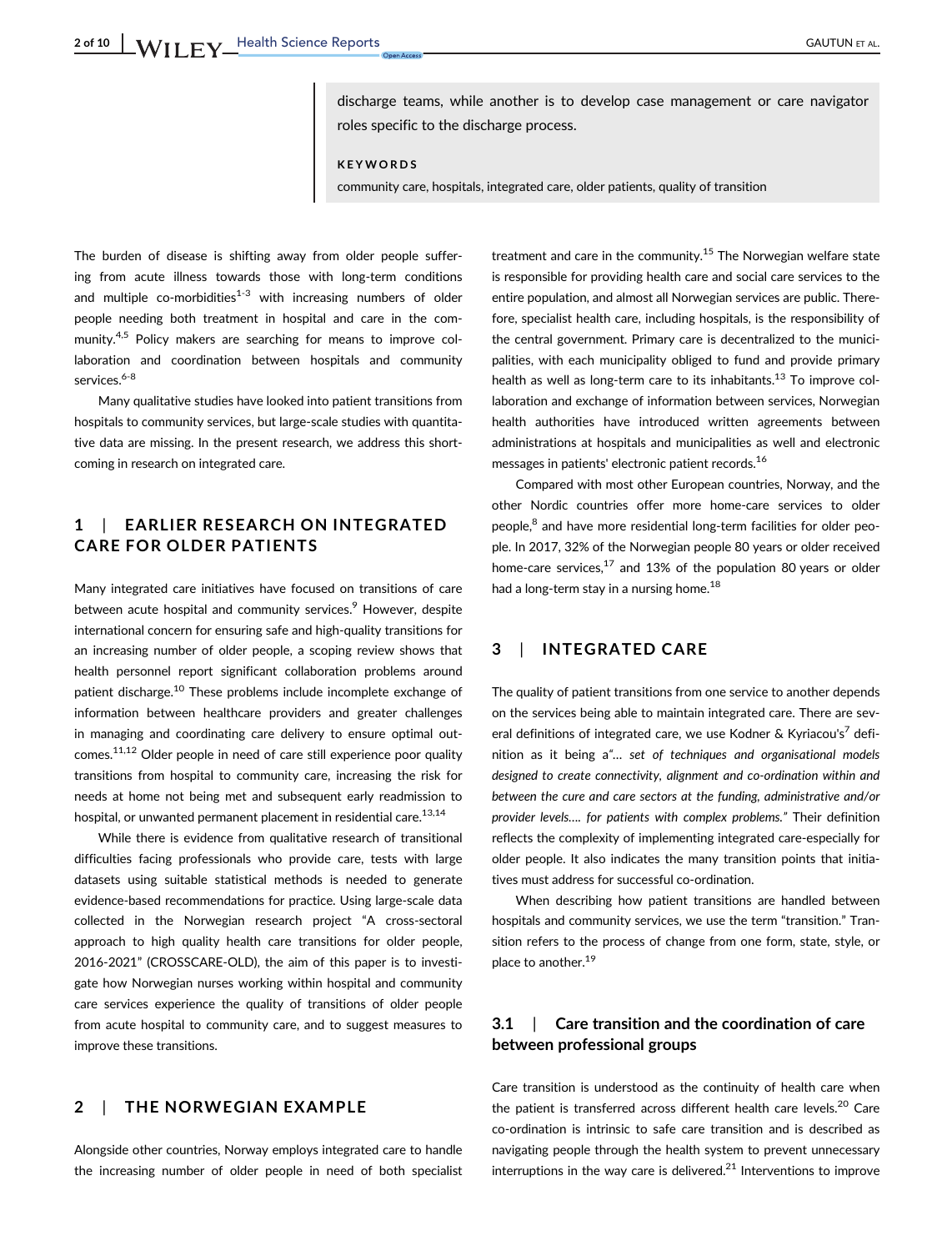co-ordination have become well established across developed countries (ie,  $21-23$ ). But despite policies driving the integrated care agenda, the literature reports continuing problems with transitions of care from hospital to home-based care where services still struggle specifically with the co-ordination of care between professional groups (Lloyd & Waits, 2006; Manderson et al., 2011). $^{12}$  Health and social care services offered to patients are still fragmented, lacking continuity, and have inadequate information exchange. Although it is well known that vulnerable populations such as older people are the most in need of better care co-ordination, they tend to be the least likely to receive co-ordinated services.24,25 Their needs leave them exposed to medical errors, incomplete or inaccurate information, preventable and unnecessary hospital readmission, and even unnecessary death.<sup>24,26,27</sup> Moreover, older people can suffer from poor discharge routines as care services are delayed, or fail to be delivered at all.<sup>28,29</sup> Qualitative studies with interviews of geriatric patients and their relatives have uncovered a lack of user participation, user satisfaction and vague responsibilities among staff during care transition, limiting the continuity of care<sup>24,30-33</sup> (Kvær, Debesay, Bye, Langaas & Bergland, 2019).

There is a lack of large-scale research investigating how nurses working in hospitals and community care services experience older patients' transitions from hospital to community care. Qualitative research, however, has been valuable in shedding light on a number of difficulties that persist in limiting the ability of professionals to provide optimal integrated care. This includes a lack of standardized processes and poor multidisciplinary communication across settings, leading to chaotic, unsystematic transitions, poor patient outcomes, and feelings of futility and dissatisfaction among providers.<sup>34,35</sup> Some research suggests that community nurses more than hospital nurses experience insufficient contact and exchange of information during the discharge process<sup>36</sup> and the hasty pace at which information is provided may weaken the ability of community nurses to follow up older patients after they have been discharged from hospitals. $37$  A Norwegian survey found a majority of community nurses reporting that older patients were discharged too early from acute hospitals (Author, 2016). This study also suggested that insufficient resources and inadequate information from the hospitals contributed to frequent readmissions soon after hospital discharge. Specifically, more home nurses than nurses working in nursing homes reported a high number of readmissions shortly after discharge.<sup>6</sup>

# 3.2 | The need for precise thermology and measurements

One limitation in previous research on the co-ordination of care is the lack of a consistent terminology. The definition of co-ordination becomes entangled with terms such as continuity of care, integration, patient-centered care and case management, all of which also vary in their meaning.<sup>38</sup> Nevertheless, Uijena et al<sup>38</sup> identified three core aspects which repeatedly were referred to in the literature as important for the patient: the personal relationships between the patient and the care provider, communication between health and care providers, and cooperation between the providers. Consequently, there is some agreement that co-ordination of care refers to a personcentered, assessment-based, interdisciplinary approach to integrating health care and social support, offered in a cost-effective way and adapted to the specific needs of individuals and their informal carers. Research shows that a good quality transition, from the older patient's perspective, implies that the patients are experiencing the transition as safe, that patients are well prepared for leaving the hospitals, and that they receive information about the local services they will receive, as well as information on where to turn if unforeseen events should arise after hospital discharge.<sup>39</sup> In the present research, we investigate these aspects further as experienced by nurses involved in older peoples' transition from hospitals to community services.

Given the challenges, there is a clear need for further research to acquire knowledge about procedures within organizations, agreements between health and care services, and how employees within health and care services experience co-ordination when collaborating across health care settings. Specifically, large-scale quantitative data are now required, and there is a need to balance experiences among community nurses with the comparative experiences of hospitalbased nurses to understand more fully the discrepancies.

#### 3.3 | Hypotheses

Based on findings from the research literature, we developed the following hypotheses on nurses' experiences:

- 1 Community nurses report lower quality of transitions than nurses in hospitals do
- 2 Nurses working in the communities are less satisfied with the information exchange than nurses in hospitals
- 3 Community nurses more than hospital nurses report insufficient contact with the nurses working in the collaborating services.
- 4 Nurses in home nursing more than nurses at nursing homes will report dissatisfaction with the quality of transition and information exchange, and also express stronger requests for improved contact with nurses at hospitals.

#### **METHODS**

#### 4.1 | Data collection and sample

Data were collected in 2017 among Norwegian nurses with two nationwide web-based surveys, one among nurses working at inpatient wards in acute hospitals, another among nurses in home nursing and nursing homes in the community. We included only nurses involved in the transfer of patients 65 years or older., and we excluded nurses in the administration of hospitals or municipalities, as well as hospital nurses working in psychiatric care or wards with no in-patients. We aimed at having a large, national sample rather than a limited sample from a few institutions. However, no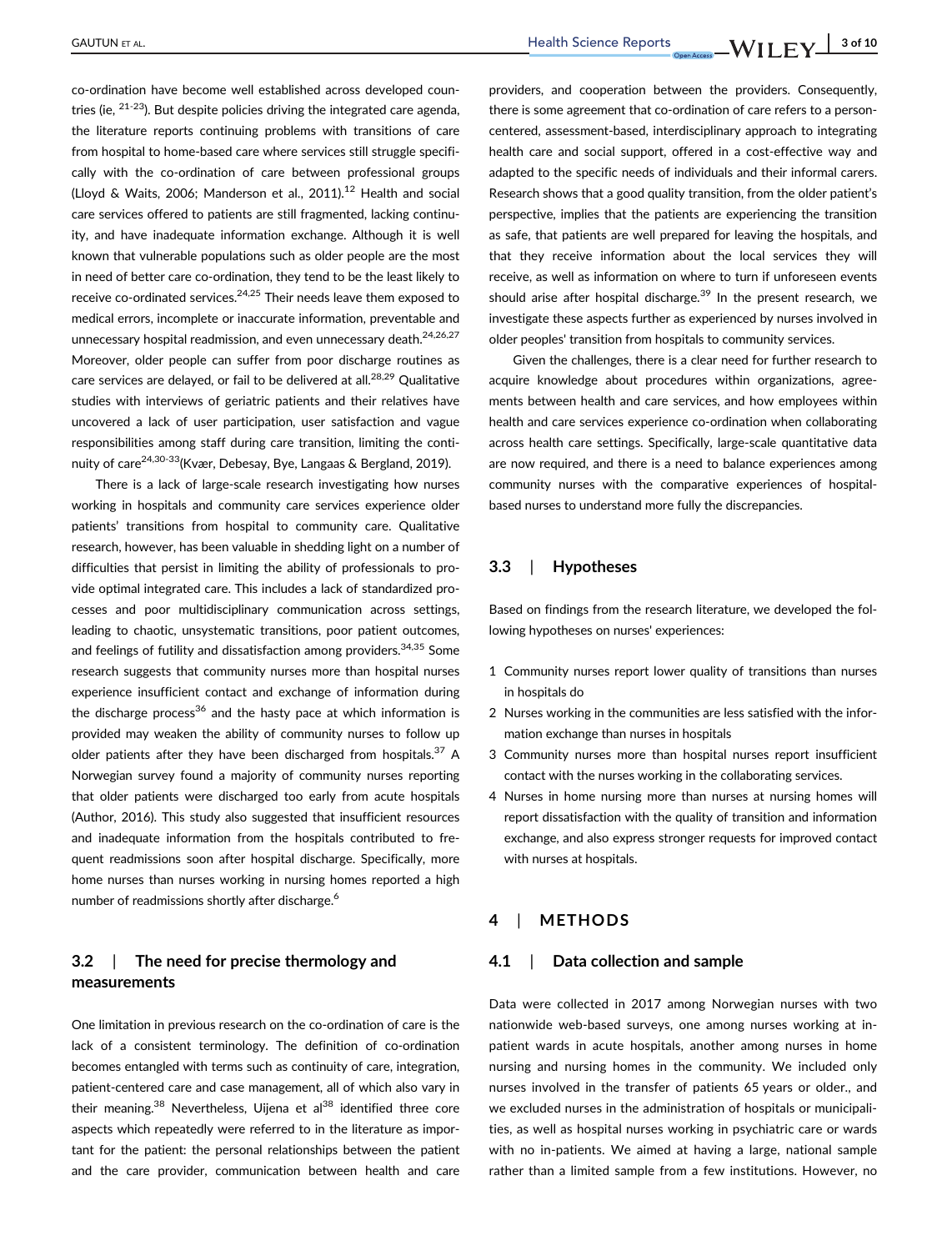national register was available to identify nurses fitting our selection criteria. Therefore, to achieve such a large, national sample, we employed email lists of nurses who were members of the Norwegian Nurses Organisation (NNO), where most Norwegian nurses are organized.

We sent emails that included a link to the online questionnaire to all members of the NNO registered as working in acute hospitals (29 316 nurses) and members registered as working in the municipalities (20 714 nurses). The emails included a recommendation by the NNO to participate in the survey. The two surveys received ethical approval from the Norwegian Social Science Data Services (2017), serving as the Norwegian Data Inspectorate's partner for implementation of the statuary data privacy requirements in the research community (project numbers: 52722 and 53155).

The data collection method prevented the computation of response rates, but provided a data set much more representative for Norwegian nurses caring for older people than other data collection methods would have. Since the email registers in the NNO are not continuously updated, not all nurses receiving the emails were still working in hospitals, nursing homes, or home nursing—some had changed their jobs, gone back to education, were retired, or had longterm sick leave. Also, our inclusion criteria for the survey excluded many nurses at hospitals and in community services.

The emails requested the nurses outside the target groups not to complete the questionnaire. To further ensure that only nurses fitting the inclusion criteria were included in the analyses, the questionnaire asked the nurses for their current workplace and whether they had been involved in the transition of older patients from hospital to community services. The participating nurses were guaranteed anonymity and answering the questionnaire was considered as informed consent. We sent three reminders-1, 2, and 3 weeks after the original invitation to participate in the survey.

In total, 2431 nurses at in-patient wards in acute hospitals (94% female) and 4312 nurses in nursing homes and home nursing (94% female) responded to the surveys. Most of Norway's 428 municipalities (88%) were included. Participating hospital nurses worked at different types of acute hospital in-patient wards and they worked at wards of different sizes. Community nurses worked in municipalities of various sizes, from large cities to municipalities with less than 500 inhabitants. Approximately half of the community nurses (49%) were employed in nursing homes, 45% worked in home care services. We dropped from analyses the remaining 5% who were employed both in nursing homes and home nursing. Seventy three percent of the nurses provided complete data. We used estimation techniques that allowed statistical analyses to include even cases with partially missing data, using full information methods.<sup>40</sup> The Supporting Information has further details on the samples.

#### 4.2 | Measurements and analysis

Questionnaire items built on earlier research on discharge of hospital patients.<sup>6,39,41</sup> To further validate items, we tested them in a pilot survey using random samples of 41 nurses in the community services and 20 nurses in hospitals.

We assessed the quality of transition with four items, the information provided from hospitals to receiving services was assessed with eight items (see below and the Supplemental Materials for details on the items). We used factor analysis to have valid measurements of the quality of transition and information

TABLE 1 Nurses' experiences of the quality of transition, information on patients' condition, and patients' needs, dependent on where nurses worked

|                                     | <b>Quality of transition</b> |       | Information on condition |       | Information on needs |     |
|-------------------------------------|------------------------------|-------|--------------------------|-------|----------------------|-----|
|                                     | <b>Estimate</b>              | P     | <b>Estimate</b>          | P     | <b>Estimate</b>      | P   |
| Regression weights                  |                              |       |                          |       |                      |     |
| Nursing home                        | $-0.72$                      | 5.001 | $-1.28$                  | 5.001 | $-0.86$              | 001 |
| Home nursing                        | $-0.96$                      | 001   | $-1.49$                  | 5.001 | $-0.98$              | 001 |
| Nursing home $\rightarrow$ Function |                              |       | $-0.67$                  | 5.001 |                      |     |
| Home nursing $\rightarrow$ Function |                              |       | $-0.60$                  | 0.001 |                      |     |
| Model fit                           |                              |       |                          |       |                      |     |
| R-squared                           | 0.28                         |       | 0.37                     |       | 0.39                 |     |
| Chi-square                          | 367.74                       |       | 82.08                    |       | 244.23               |     |
| df                                  | 8.00                         |       | 6.00                     |       | 6.00                 |     |
| P                                   | .00                          |       | .00                      |       | .00                  |     |
| <b>CFI</b>                          | 0.98                         |       | 1.00                     |       | 0.99                 |     |
| <b>RMSEA</b>                        | 0.08                         |       | 0.04                     |       | 0.08                 |     |

Note: Hospital nurses were the reference group, with which nurses at nursing homes and at home nursing were compared. Achieving model fit for the SEM analysis of information on patients' condition required separate paths to the item on patients functioning (see also Figure 1). Further details are available in the Supporting Information.

Abbreviations: CFI, Comparative Fit Index; RMSEA, Root Mean Square Error of Approximation.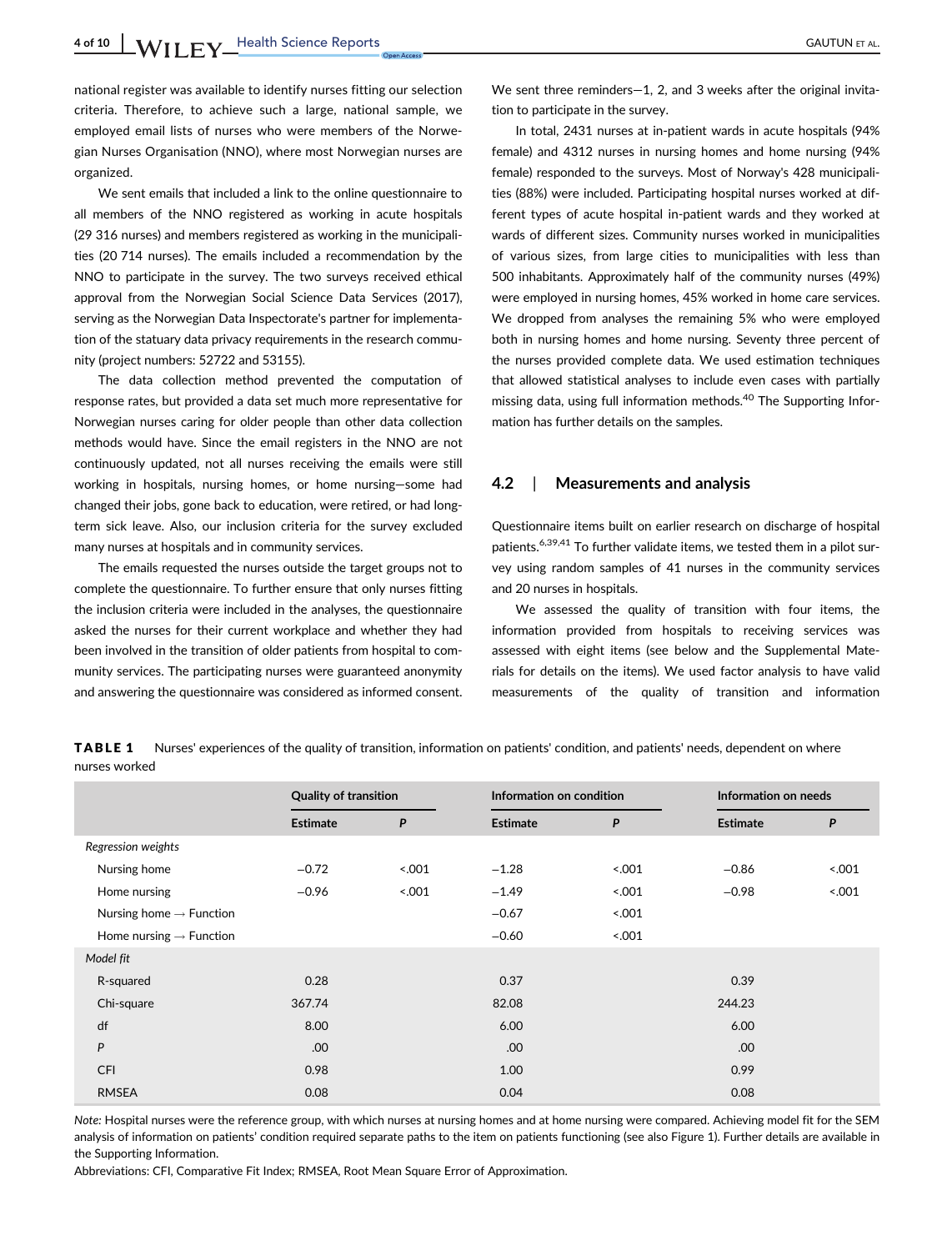

FIGURE 1 Frequency plots for responses to items on transfer quality, separate results for nurses in in hospitals and nurses in services

FIGURE 2 Path diagram information exchange on patients' condition, standardized estimates. Note: The model required two exploratory developed paths, indicated by broken lines. See Table 1 and the Supporting Information for details



exchange. By using factor analysis, we estimated these dependent variables as latent, cancelling out measurement errors associated with single items (eg, Ref. 42). Confirmatory factor analysis (CFA) corroborated that the four items on the quality of patient transition loaded on a single factor—the overall quality of patient transfer. We used exploratory factor analysis (EFA) to analyze the eight items assessing information exchange from hospitals to community services. EFA concluded with two factors: information on patients' condition and information on patients' needs (see the Supporting Information for details). We then added predictors of the perceived quality of patient transfer and information exchange, using structural equation modelling, SEM (eg, Ref. 42). All analyses were conducted with Mplus 8.2.43

CFA and SEM provide testable models in the sense that in incorrect model may fail by not explaining the data (see for instance Ref. 42). Tests of model fit used the  $\chi^2$ , the Comparative Fit Index (CFI),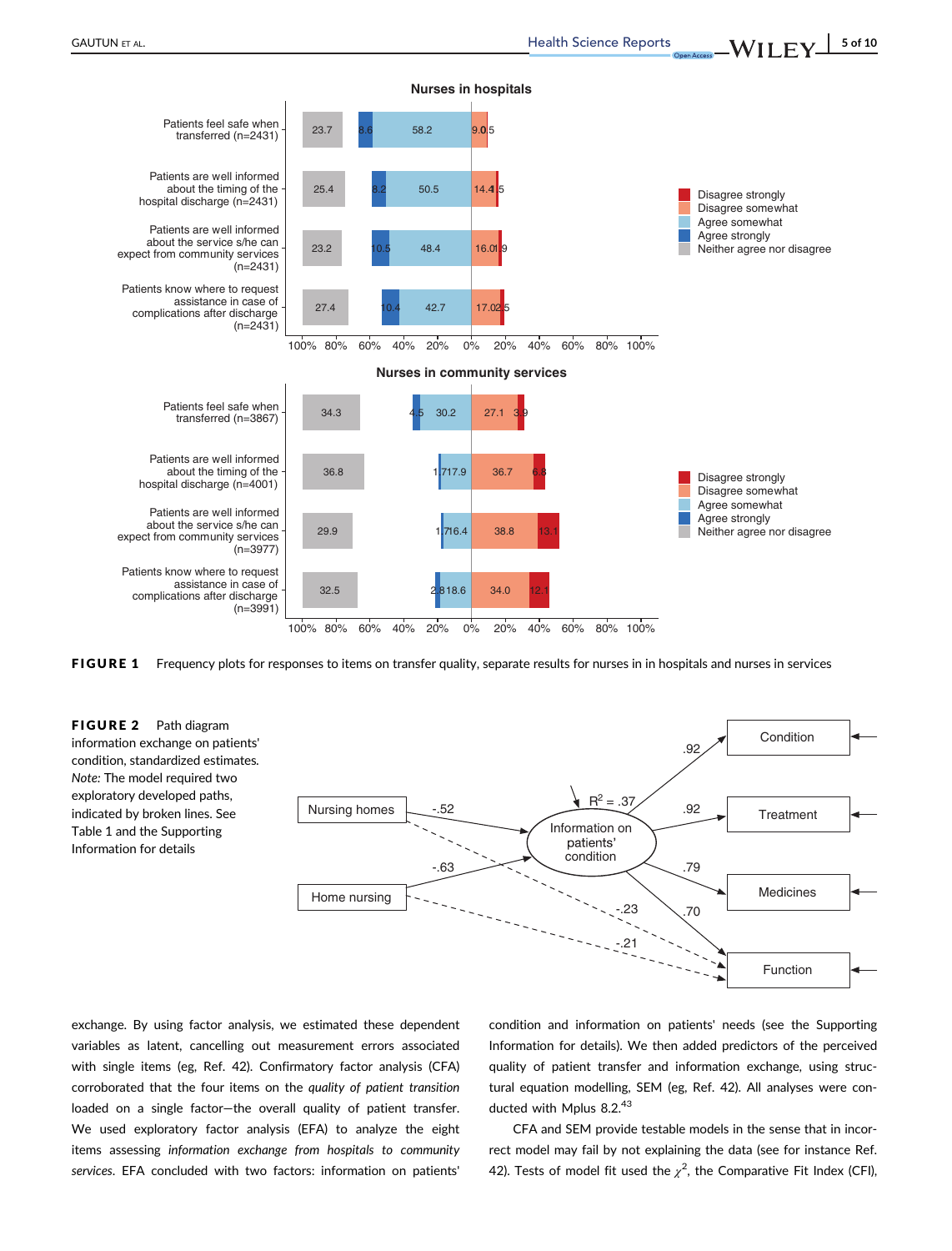the Root Mean Square Error of Approximation (RMSEA) and its 90% confidence interval, and the Standardized Root Mean Square Residual (SRMR). We used common cut-off values (eg, Ref. 44) for fit indices (CFI > 0.95; RMSEA preferably below 0.05 and not higher than 0.08; SRMR < 0.08). Consistent with common practice, we did not emphasize the  $\chi^2$ , given the large size of the sample. However, to ensure that our findings were robust, we added tests of modified models that achieve perfect fit  $\chi^2$  based P < .05) or close to perfect fit, controlling that these exploratory modified models confirmed the associations between variables indicated by the original models (see the Supporting Information for details). In addition to effect sizes, we include two-sided P-values. Tables in the Supporting Information show 95% confidence intervals.

## 5 | RESULTS

# 5.1 | The quality of patient transitions from hospitals to community services

As predicted, nurses in community services reported lower quality of patient transitions than did nurses in hospitals (see Figure 1 for frequencies and Table 1 for detailed statistical analyses). Community nurses and hospital nurses expressed very different views—a regression weight of −0.72 for working in a nursing home on the reported quality of patient transitions implied a reduced score of 0.72 on the five-point scale for the quality of patient transitions.

The analysis also confirmed that nurses in home nursing had more unfavorable experiences of transition quality than did nurses in nursing homes: Regression weights were consistently stronger (with a negative weight) for home nursing that for nursing homes (Table 1), with nonoverlapping confidence intervals (see the Supporting Information for details).

#### 5.2 | Information on patients' condition and needs

Even opinions on information exchange on patients' condition and needs differed between hospital and community nurses. Again, community nurses expressed more negative views (see Table 1, see also Figure S1 in the supplemental materials for an illustration). Discrepancies were particularly large for the information on patients' condition, as shown in Table 1 and Figure 2. This model required direct paths from nurses' workplace to information on patients' functioning (see

|                       | <b>Nursing homes</b> |         |                 | Home nursing |                 | <b>Hospitals</b> |  |
|-----------------------|----------------------|---------|-----------------|--------------|-----------------|------------------|--|
|                       | <b>Estimate</b>      | P       | <b>Estimate</b> | P            | <b>Estimate</b> | $\mathsf{P}$     |  |
| Quality of transition |                      |         |                 |              |                 |                  |  |
| Prior phone call      | 0.04                 | .054    | 0.06            | .007         | 0.05            | .001             |  |
| Visited hospital      | 0.05                 | .055    | 0.10            | < 0.001      | 0.05            | .003             |  |
| Called out            | $-0.04$              | .047    | $-0.03$         | .177         | $-0.04$         | 5.001            |  |
| Call came in          | 0.04                 | .018    | 0.08            | < 0.001      | 0.03            | .045             |  |
| Visited community     | 0.06                 | .022    | 0.06            | .022         | $-0.02$         | .418             |  |
| $R^2$                 | 0.02                 |         | 0.06            |              | 0.02            |                  |  |
| Patients' condition   |                      |         |                 |              |                 |                  |  |
| Prior phone call      | 0.05                 | .049    | 0.02            | .370         | 0.02            | .363             |  |
| Visited hospital      | 0.03                 | .364    | 0.00            | .928         | $-0.02$         | .411             |  |
| Called out            | $-0.08$              | .001    | $-0.06$         | .014         | 0.04            | .034             |  |
| Call came in          | 0.12                 | < 0.001 | 0.05            | .032         | 0.02            | .255             |  |
| Visited community     | $-0.02$              | .714    | 0.07            | .041         | $-0.11$         | .006             |  |
| $R^2$                 | 0.04                 |         | 0.01            |              | 0.01            |                  |  |
| Patients' needs       |                      |         |                 |              |                 |                  |  |
| Prior phone call      | 0.07                 | .001    | 0.07            | < 0.001      | 0.06            | < 0.001          |  |
| Visited hospital      | 0.06                 | .009    | 0.06            | .011         | 0.05            | .003             |  |
| Called out            | $-0.06$              | .001    | $-0.04$         | .025         | $-0.03$         | .047             |  |
| Call came in          | 0.10                 | < 0.001 | 0.08            | < 0.001      | 0.01            | .514             |  |
| Visited community     | 0.12                 | < .001  | 0.09            | .001         | 0.03            | .261             |  |
| $R^2$                 | 0.08                 |         | 0.08            |              | 0.02            |                  |  |

TABLE 2 Forms of contact between community services and hospitals as predictors of experienced quality of transition, information on patients' condition, and patients' needs

Note: Prior phone call = telephone conversation prior to the transition, Visited hospital = community care visited the hospital prior to the transition, Called out/Call came in = oneself calling the other sector (out) or the other sector calling (came in), Visited community = representative of hospital visited the community care after the transition. These estimated associations for types of contact are directly comparable, as all used five-point scales. Detailed model fit estimates are available in the Supporting Information.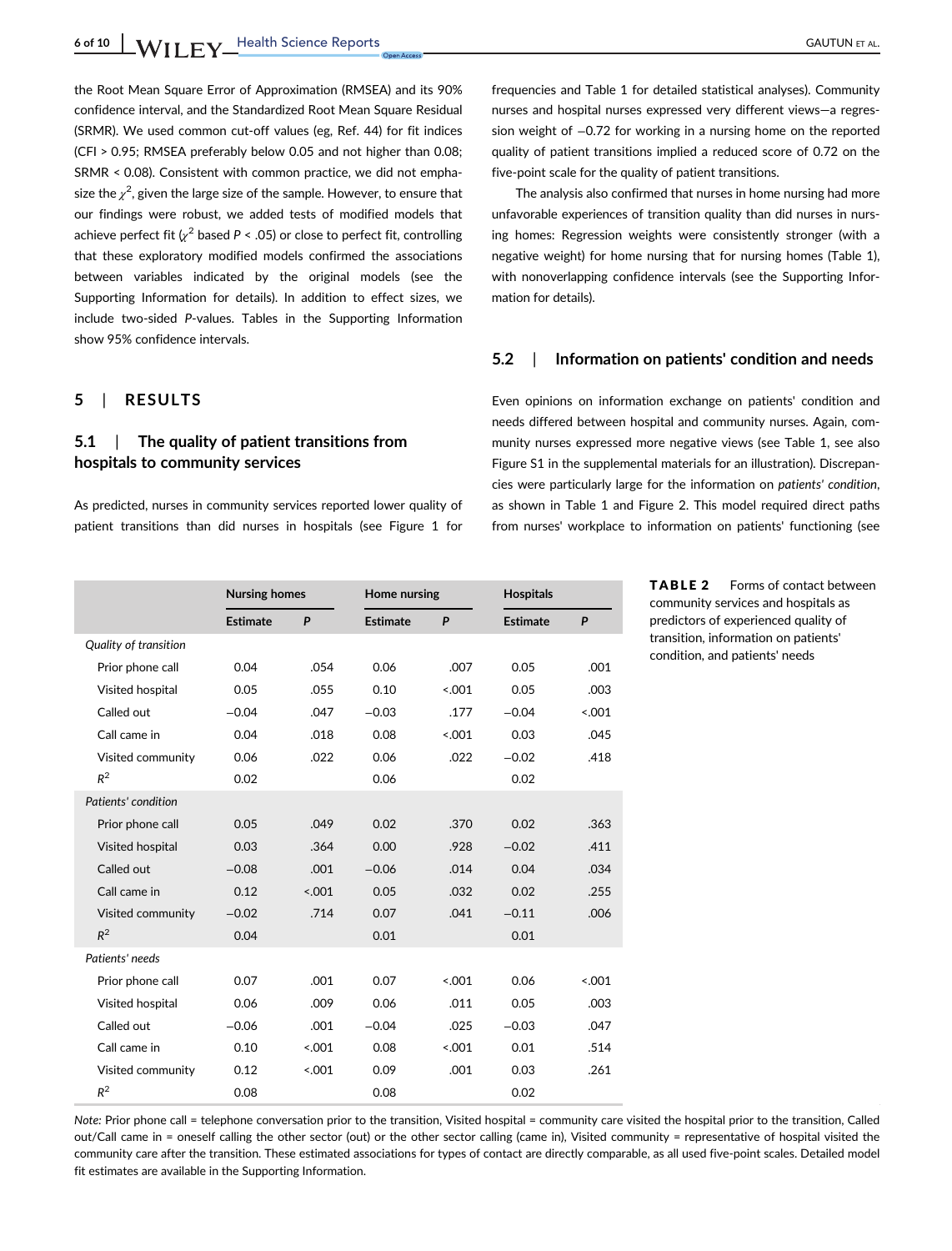the two broken paths in Figure 2), indicating that information on patients' functioning tended to be particularly unsatisfying for community nurses.

# 5.3 | Contact between hospitals and community services

Community nurses expressed clearly more negative views on the quality of the transitions, and on the information provided for community services. We note that these differences could not be explained by nurses' age or education level, see the Supporting Information, Table S8, for details.

One possible explanation of unsatisfying quality of transitions could be that the services had little direct contact. Nurses in both community services reported a stronger request for increased contact across services during patient transfer than did nurses in hospitals (the regression weights were  $0.35$  [95% CI = 0.57, 0.70] for nursing homes and 0.64 [0.29, 0.42] for home nursing). Furthermore, as indicated by the two regression weights, nurses in home nursing more than in nursing homes were unsatisfied with the existing contact: The regression weight for home nursing was nearly double the size of the regression weight for nursing homes, with nonoverlapping confidence intervals.

We also tested the request for more contact as a predictor of the reported quality of patients' transition and views on the information provided. As expected, requests for increased contact was associated with more negative reports on the quality of transition and information exchange, both in community services and in hospitals (Table S9 in the Supporting Information gives details).

Actual contact predicted expressed wishes for more contact, with moderate associations, but stronger in nursing homes,  $R^2$  = 0.04, than home nursing,  $R^2$  = 0.02 (see Table S9 in the Supporting Information for details). Phone calls prior to patients' transfer and phone calls by the hospital at the day of transfer predicted higher satisfaction with contact. Also, having nurses from hospitals visiting after the transfer appeared to contribute favorably to the experiences among nurses in home nursing.

Actual contact might also explain experienced quality of transition and experiences of information exchange. Table 2 focuses on these associations. As shown in the table, contact was associated with more favorable experiences, with one exception: outgoing calls on the day of transfer. We return to this finding in the Discussion.

#### 6 | DISCUSSION

Despite policies attempting to improve integrated care, the literature has reported continuing problems with transitions of care from hospital to home-based care. Services still struggle with coordinating care between professional groups. Consistent with our hypotheses, the current analysis of two large, national surveys showed that community nurses reported substantially lower quality of patient transitions than did hospital nurses. Furthermore, community nurses more than hospital nurses reported insufficient information exchange, and they were more dissatisfied with the contact between the services during the discharge of patients. Further, comparing the two groups of community nurses showed that nurses in home nursing more than in nursing homes were dissatisfied with the quality of patient transitions and information exchange between services.

The analyses indicated higher risk for unsatisfying transitions of older patients when services had little direct contact. Furthermore, nurses in community services and in hospitals who requested more contact between the services also expressed more negative views on the quality of transition and information on patients' condition and needs.

#### 6.1 | Implications

The analyses indicate that written agreements and e-messages as tools to formalize collaboration between hospital and community healthcare, are not sufficient for ensuring good transitions for older patients. Interventions to promote more telephone and face-to-face contact between services discharging and receiving patients are needed. The analyses confirmed a link between contact across services and the quality of transitions as well as information exchange, albeit with moderate associations. The associations were moderate probably because the nurses reported on their general views on contact between services and the overall quality of transitions, not case-by-case experiences. Case-bycase evaluations would probably show stronger associations.

Nurses in home nursing gave more negative reports compared with nurses in nursing homes. Apparently, the standard patterns of communications established by hospitals may fit better for nursing homes than for home nursing. It is probably easier for hospital nurses to communicate with nursing homes than with home nursing. Nurses in home nurses usually work on their own, visiting patients in their homes. They have few opportunities for sharing information with colleagues, and they have fewer opportunities to communicate with hospitals than nurses in nursing homes have.

Our research underlines the importance of improved information exchange and timely contact between services when older patients are transferred from hospitals to community services. This finding is echoed within the international literature (eg, Manderson et al.,  $2011$ <sup>6,12,16,37</sup> and is now, through this research, reported on a wider and more generalizable scale. Integrated care interventions specific to discharge planning have long sought to bridge this gap, particularly through the formation of multi-disciplinary discharge teams<sup>45</sup> with varying levels of success.<sup>46</sup> A systematic literature review undertaken by Manderson et al. (2011) focused on system navigation as a strategy to address the transitions between services for older people with chronic disease. The authors provided some evidence that integrated and coordinated care guided by a navigator, using a variety of interventions such as care plans and treatment goals, is beneficial for chronically ill older adults transitioning across care settings. As with many integrated care initiatives, the authors pointed out a need for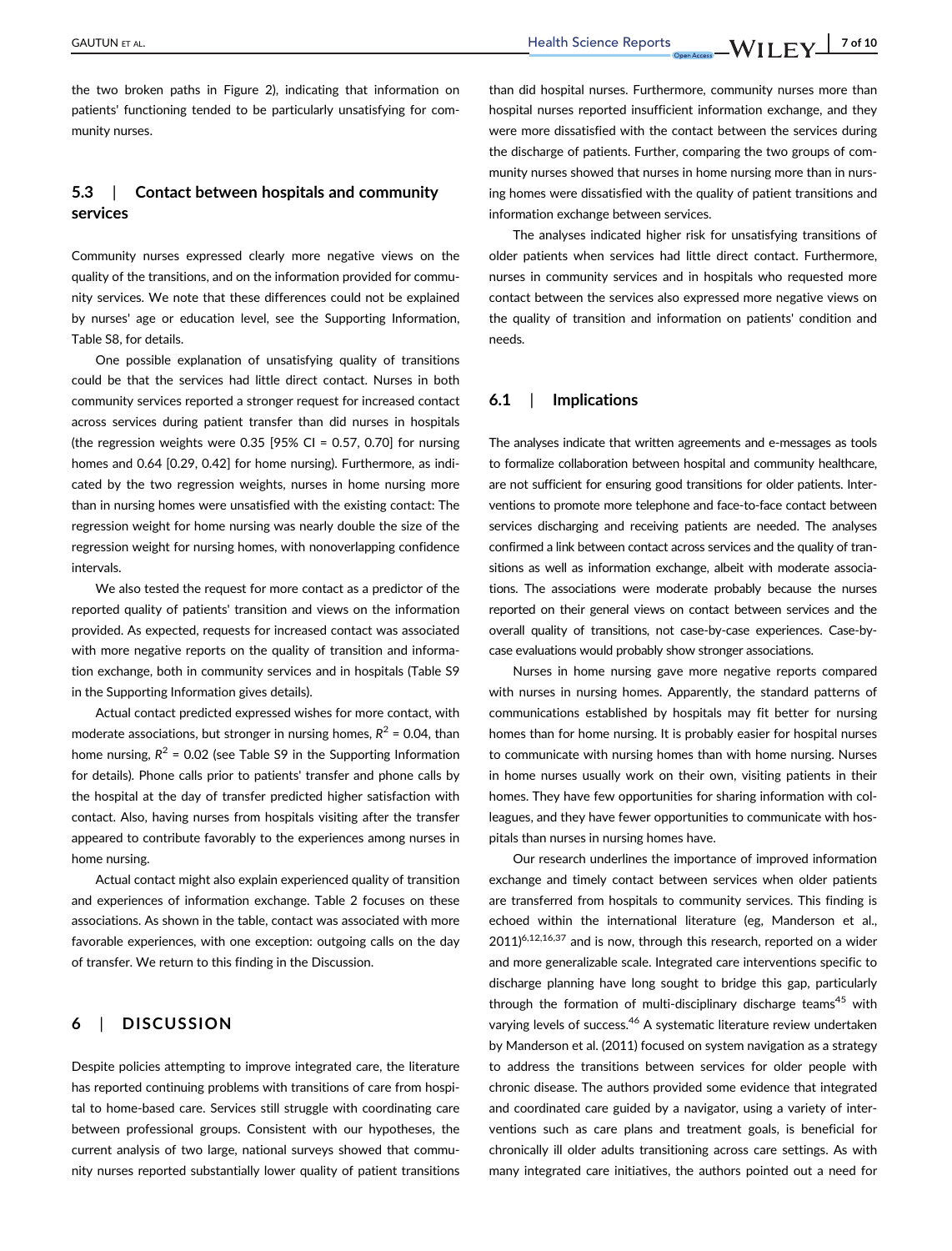8 of 10 WIFY Health Science Reports GAUTUN ET AL.

additional research to assess the effectiveness and cost of different approaches to the health system. Although the success of integrated care initiatives is context dependent, in that what will work in one area may not work in another, these examples indicate a potential way forward for professionals to gain an improved mutual understanding of the older patient's pathway through different sectors.

#### 6.2 | Strengths and limitations

The present research provides extensive data on nurses' experiences of the quality of transitions of older patients from hospitals to community services. To our knowledge, no earlier research has included similarly extensive data on the quality of transitions of older patients to community services. Another strength of the present research is the use of factor analysis and SEM, providing more reliable findings than analyses of single items or indexes would do.

The sample sizes available in the present research were only possible by using nurses as informants. By allowing nurses to indicate their experiences with the transition of older patients, we involved the professional group with the most detailed knowledge of each patient. An alternative approach could have been to use older patients themselves as informants, specifically patients who recently had been discharged from hospitals and transferred to community services. Such an approach has merits in providing first-hand information on older patients' experiences and have be used by several earlier studies. However, using older patients as informants would have given much smaller sample sizes. Moreover, these samples of patients would by design have been biased, because they would have been unable to include many severely ill patients, for instance patients being in advanced stages of dementia. Although the nurses could not give first-hand reports on the patients' experiences, they had the advantage of being able to reflect experiences of many older patients transferred from hospitals, not only those patients who would have been able to participate in interviews.

## 7 | CONCLUSION

More direct contact between hospital nurses and community nurses is needed, as are interventions that promote a more mutual understanding of the older patients' journeys through the transition with an emphasis on improving care co-ordination. One means to achieve this aim is to use multi-disciplinary discharge teams, another can be to develop case management or care navigator roles specific to the discharge process.

#### FUNDING INFORMATION

The study is part of the CrossCare-Old project, a cross-sectoral approach to high quality health care transitions for older people. This project is funded by the Research Council of Norway (RCN, project no. 256644). The RCN played no role in the design of the study, analysis or interpretation of the data, or in writing the manuscript.

#### CONFLICTS OF INTEREST

None conflicts of interest declared.

#### AUTHORS CONTRIBUTIONS

Conceptualization: Heidi Gautun, Jenny Billings

Formal Analysis: Christopher Bratt

Funding Acquisition: Heidi Gautun

Methodology: Christopher Bratt

Project Administration: Heidi Gautun

Writing – Original Draft Preparation: Heidi Gautun, Christopher Bratt, Jenny Billings

Writing – Review and Editing: Heidi Gautun, Christopher Bratt, Jenny Billings

All authors have read and approved the final version of the manuscript.

Heidi Gautun had full access to all of the data in this study and takes complete responsibility for the integrity of the data and the accuracy of the data analysis.

#### TRANSPARENCY STATEMENT

Heidi Gautun affirms that this manuscript is an honest, accurate, and transparent account of the study being reported; that no important aspects of the study have been omitted; and that any discrepancies from the study as planned (and, if relevant, registered) have been explained.

#### DATA AVAILABILITY STATEMENT

The survey data collected for this study are not publicly available because data is required to be stored on a password-protected file on the secure server at Oslo Metropolitan University to ensure confidentiality. Access to the data was only permitted to the investigators for a designated period of time. After this designated time, a de-identified dataset, without information on municipality, will be made available for research purposes through the archives at NSD The Norwegian Centre for Research Data.

#### ORCID

Heidi Gautun D<https://orcid.org/0000-0001-7258-1543> Jenny Billings **b** <https://orcid.org/0000-0002-5660-9478>

#### REFERENCES

- 1. EUROSTAT (2020) Population structure and ageing. [https://ec.europa.](https://ec.europa.eu/eurostat/statistics-explained/index.php/Population_structure_and_ageing#The_share_of_elderly_people_continues_to_increase) [eu/eurostat/statistics-explained/index.php/Population\\_structure\\_and\\_](https://ec.europa.eu/eurostat/statistics-explained/index.php/Population_structure_and_ageing#The_share_of_elderly_people_continues_to_increase) ageing#The share of elderly people continues to increase.
- 2. Mur-Veeman I, Van Raak A, Paulus A. Comparing integrated care policy in Europe: does policy matter? Health Policy. 2008;85(2): 172-183.
- 3. The Norwegian Directorate of Health (2019). Utvikling og variasjon i opphold, liggetid og andel reinnleggelser for utskrivningsklare pasienter. 2011–2018. SAMDATA kommune. IS-2813.
- 4. OECD (2019). Health at a Glance. (OECD Indicators).
- 5. The Norwegian Directorate of Health. (2018). Eldre stormottakere i somatisk spesialisthelsetjeneste. Analysenotat 05/2018. SAMDATA Spesialisthelsetienesten.
- 6. Gautun H, Syse A. Earlier hospital discharge: a challenge for Norwegian municipalities. Nord J Soc Res. 2017;8:1-17. [https://doi.org/10.](https://doi.org/10.7577/njsr.2204) [7577/njsr.2204](https://doi.org/10.7577/njsr.2204).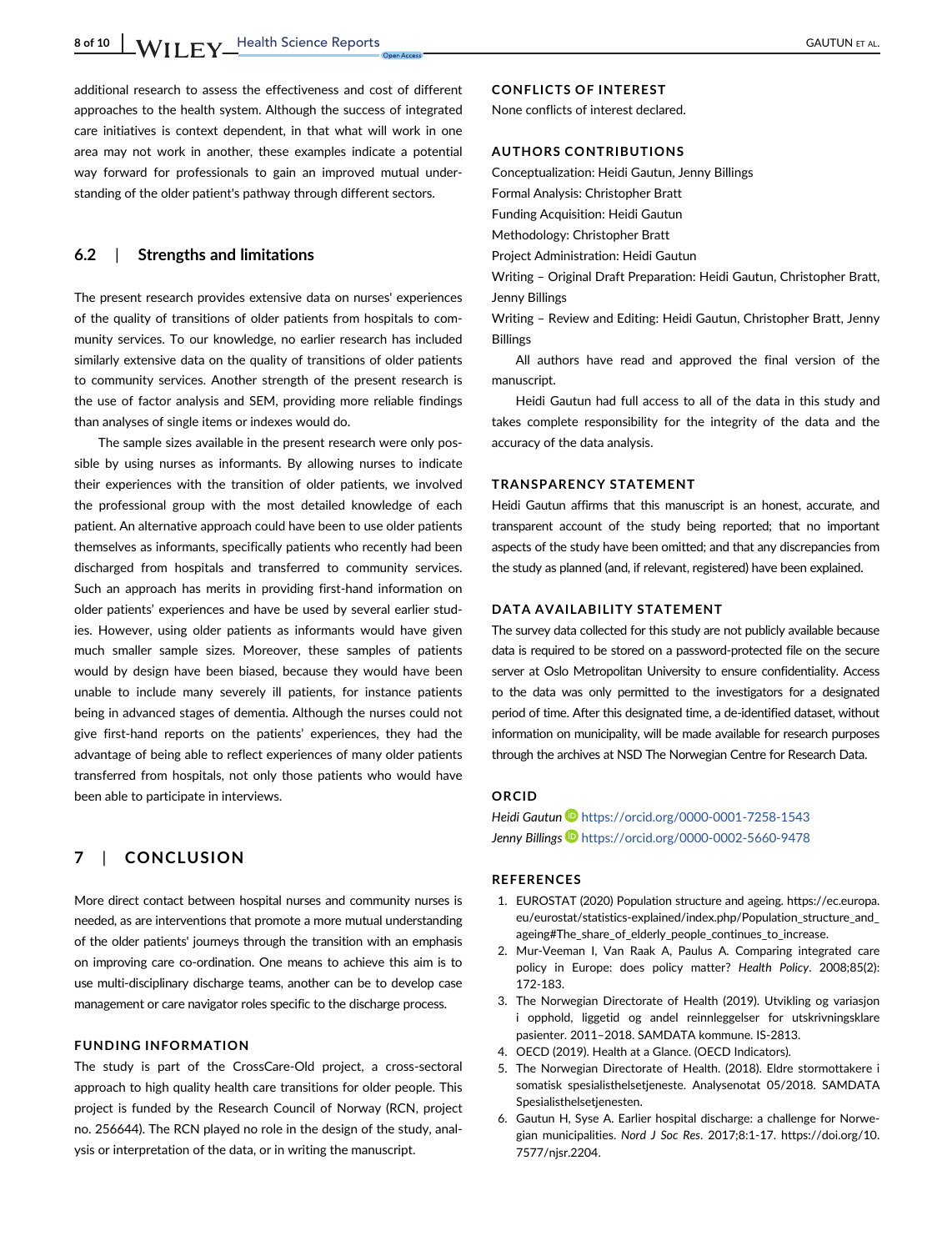- 7. Kodner DL, Kyriacou CK. Fully integrated care for frail elderly: two American models. Int J Integr Care. 2000;1:1-19. [https://doi.org/10.](https://doi.org/10.5334/ijic.11) [5334/ijic.11.](https://doi.org/10.5334/ijic.11)
- 8. Slavina Spasova S, Baeten R, Coster S, Ghailani D, Peña-Casas R, Vanhercke B. Challenges in Long-Term Care in Europe A Study of National Policies. Brussels: European Commission. European Social Policy Network (ESPN); 2018.
- 9. Manderson BM, Mcmurray J, Piraino E, Stolee P. Navigation roles support chronically ill older adults through healthcare transitions: a systematic review of the literature. Health Soc Care Commun. 2012;20(2):113-127. [https://doi.org/10.1111/j.1365-](https://doi.org/10.1111/j.1365-2524.2011.010) [2524.2011.010.](https://doi.org/10.1111/j.1365-2524.2011.010)
- 10. Vik E. Helseprofesjoners samhandling–en litteraturstudie. Tidsskrift Velferdsforskning. 2018;21(2):119-147.
- 11. Golden AG, Tewary S, Dang S, Roos BA. Care management's challenges and opportunities to reduce the rapid rehospitalization of frail community-dwelling older adults. Gerontologist. 2010;50(4): 451-458.
- 12. Melby L, Obstfelder A, Hellesø R. "We tie up the loose ends": homecare nursing in a changing health care landscape. Glob Qual Nurs Res. 2018;5:1-11.
- 13. Hartford KLA, Debesay J, Bye A, Bergland A. Health-care professionals' experiences of patient participation among older patients in intermediate care—at the intersection between profession, market and bureaucracy. Health Expect. 2019;22:921-930. [https://doi.org/](https://doi.org/10.1111/hex.12896) [10.1111/hex.12896](https://doi.org/10.1111/hex.12896).
- 14. Hestevik CH, Molin M, Debesay J, Bergland A, Bye A. Older persons' experiences of adapting to daily life at home after hospital discharge: a qualitative meta summary. BMC Health Serv Res. 2019;19:224. <https://doi.org/10.1186/s12913-019-4035-z>.
- 15. Hellesø R, Melby L, Brattheim BJ, Toussaint PJ. Exchange of information between hospital and home health care: a longitudinal perspective. Stud Health Technol Inform. ISSN 0926-9630. 2016;225:349- 353. [https://doi.org/10.3233/978-1-61499-658-3-349.](https://doi.org/10.3233/978-1-61499-658-3-349)
- 16. Hellesø, R. & Gautun, H. (2018). Digitalized Discharge Planning between Hospitals and Municipal Health Care. Studies in Health Technology and Informatics Vol. 250. [http://hdl.handle.net/11250/](http://hdl.handle.net/11250/2579562) [2579562.](http://hdl.handle.net/11250/2579562)
- 17. Statistics Norway. (2020).<https://www.ssb.no/statbank/table/12003/>.
- 18. The Norwegian Pensioners'Association (2020). [https://www.pensjo](https://www.pensjonistforbundet.no/side/64-fakta-om-eldre-i-norge) [nistforbundet.no/side/64-fakta-om-eldre-i-norge.](https://www.pensjonistforbundet.no/side/64-fakta-om-eldre-i-norge)
- 19. Kirseborn M, Wadensten B, Hedstrom M. Communication and coordination during transition of older persons between nursing homes and hospital still in need of improvement. J Adv Nurs. 2013;69(4): 886-895. ISSN 0309-2402, E-ISSN 1365-2648.
- 20. Coleman EA. Falling through the cracks: challenges and opportunities for improving transitional care for persons with continuous complex care needs. J Am Geriatr Soc. 2003;51(4):549-555.
- 21. NSW New South Wales Government. (2011). Care Coordination: From Admission to Transfer of Care. NSW Public Hospital – Reference Manual. ISBN 9781741875850. [https://www.health.nsw.gov.](https://www.health.nsw.gov.au/pfs/Pages/care-coordination-ref.aspx) [au/pfs/Pages/care-coordination-ref.aspx.](https://www.health.nsw.gov.au/pfs/Pages/care-coordination-ref.aspx)
- 22. Department of Health. Integrated Care Pilots: An Introductory Guide. London, England: Department of Health; 2009 [https://webarchive.](https://webarchive.nationalarchives.gov.uk/%2B/www.dh.gov.uk/prod_consum_dh/groups/dh_digitalassets/documents/digitalasset/dh_106206.pdf) [nationalarchives.gov.uk/+/www.dh.gov.uk/prod\\_consum\\_dh/groups/](https://webarchive.nationalarchives.gov.uk/%2B/www.dh.gov.uk/prod_consum_dh/groups/dh_digitalassets/documents/digitalasset/dh_106206.pdf) [dh\\_digitalassets/documents/digitalasset/dh\\_106206.pdf](https://webarchive.nationalarchives.gov.uk/%2B/www.dh.gov.uk/prod_consum_dh/groups/dh_digitalassets/documents/digitalasset/dh_106206.pdf).
- 23. NHSE National Health Service England (2014). Five Year Forward View. [https://www.england.nhs.uk/wp-content/uploads/2014/10/5yfv](https://www.england.nhs.uk/wp-content/uploads/2014/10/5yfv-web.pdf)[web.pdf](https://www.england.nhs.uk/wp-content/uploads/2014/10/5yfv-web.pdf).
- 24. Rustad EC, Furnes B, Cronfalk BS, Dysvik E. Older patients' experiences during care transitions. Patient Prefer Adherence. 2016;20: 769-779.
- 25. Øvretveit J. Understanding the conditions for improvement: research to discover which context influences affect improvement success.

BMJ Qual Saf. 2011;20(Suppl 1):i18ei23. [https://doi.org/10.1136/](https://doi.org/10.1136/bmjqs.2010.045955) [bmjqs.2010.045955.](https://doi.org/10.1136/bmjqs.2010.045955)

- 26. Forster AJ, Murff HJ, Peterson JF, Gandhi TK, Bates DW. The incidence and severity of adverse events affecting patients after discharge from the hospital. Ann Intern Med. 2003;38(3):161-167.
- 27. Moore C, Wisnivesky J, Williams S, McGinn T. Medical errors related to discontinuity of care from an inpatient to an outpatient setting. J Gen Intern Med. 2003;18(8):646-651.
- 28. Clegg A, Young J, Iliffe S, Rikkert M, Rockwood K. Frailty in elderly people. Lancet. 2013;381:752-762.
- 29. Mesteig M, Helbostad JL, Sletvold O, Røsstad T, Saltvedt I. Unwanted incidents during transition of geriatric patients from hospital to home: a prospective observational study. BMC Health Serv Res. 2010;10(1):1-9.
- 30. Graham CL, Ivey SL, Neuhauser L. From hospital to home: assessing the transitional care needs of vulnerable seniors. Gerontologist. 2009; 49(1):23-33.<https://doi.org/10.1093/geront/gnp005>.
- 31. Holland DE, Mistiaen DE, Bowles KH. Problems and unmet needs of patients discharged "home to self-care". Prof Case Manag. 2011;16: 249-225.
- 32. Kodner DL, Spreeuwenberg C. Integrated care: meaning, logic, applications, and implications—a discussion paper. Int J Integr Care. 2002;2 (4):1-6.<https://doi.org/10.5334/ijic.67>.
- 33. Mansah M, Fernandez R, Griffiths R, Chang E. Effectiveness of Strategies to Promote Safe Transition of Elderly People across Care Settings. Adelaide, Australia: Australia, Joanna Briggs Institute; 2009.
- 34. Davis MM, Devoe M, Kansagara D, Nicolaidis C, Englander H. "Did I do as best as the system would let me?" healthcare professional views on hospital to home care transitions. J Gen Intern Med. 2012;27(12): 1649-1656.<https://doi.org/10.1007/s11606-012-2169-3>.
- 35. Facchinetti G, Ianni A, Piredda M, et al. Discharge of older patients with chronic diseases. What nurses do and what they record. An observational study. J Clin Nurs. 2009;28(9/10):1719-1727. [https://](https://doi.org/10.1111/jocn.14782) [doi.org/10.1111/jocn.14782.](https://doi.org/10.1111/jocn.14782)
- 36. Brattheim BJ, Hellesø R, Melby L. Elektronisk meldingsutveksling ved utskrivning av pasienter fra sykehus til kommune. Sykepleien Forskning. 2016;11(1):26-33. [https://static.sykepleien.no/sites/default/files/publ](https://static.sykepleien.no/sites/default/files/publication-pdf/16fo1_art._brattheim_3951.pdf?c=1457359714) [ication-pdf/16fo1\\_art.\\_brattheim\\_3951.pdf?c=1457359714](https://static.sykepleien.no/sites/default/files/publication-pdf/16fo1_art._brattheim_3951.pdf?c=1457359714).
- 37. Girdham MS. District nurse views on improving the transfer of care from hospital to home. Primary Health Care. 2016;26(8):23-27.
- 38. Uijena AA, Schersa HJ, Schellevisb FG, van den Bosch WJHM. How unique is continuity of care? A review of continuity and related concepts. Fam Pract. 2012;29(3):264-271. [https://doi.org/10.1093/](https://doi.org/10.1093/fampra/cmr104) [fampra/cmr104](https://doi.org/10.1093/fampra/cmr104).
- 39. Bragstad LK, Kirkevold M, Hofoss D, Foss C. Factors predicting a successful post-discharge outcome for individuals aged 80 years and over. Int J Integr Care. 2012;12:1-10.
- 40. Enders CK. Applied Missing Data Analysis. New York, NY: Guilford Press; 2010.
- 41. Hellesø R, Sorensen L, Lorensen M. Nurses' information management across complex health care organizations. Int J Med Inform. 2005;74 (11–12):960-972.
- 42. Kline RB. Principles and Practice of Structural Equation Modeling. 4th ed. New York, NY: Guildford Publications; 2015.
- 43. Muthén LK, Muthén BO. Mplus user's guide. 8th ed. Los Angeles, CA: Muthén and Muthén; 1998-2017.
- 44. Mueller RO, Hancock GR. Structural equation modeling. In: Hancock GR, Mueller RO, eds. The Reviewer's Guide to Quantitative Methods in the Social Sciences. New York, NY; London, England: Taylor and Francis; 2010:371-384.
- 45. Healy J, Victor CR, Thomas A, Seargeant J. Professionals and posthospital care for older people. J Interprof Care. 2002;16:19-29.
- 46. Roncaglia I. A Practitioner's perspective of multidisciplinary teams: analysis of potential barriers and key factors for success.